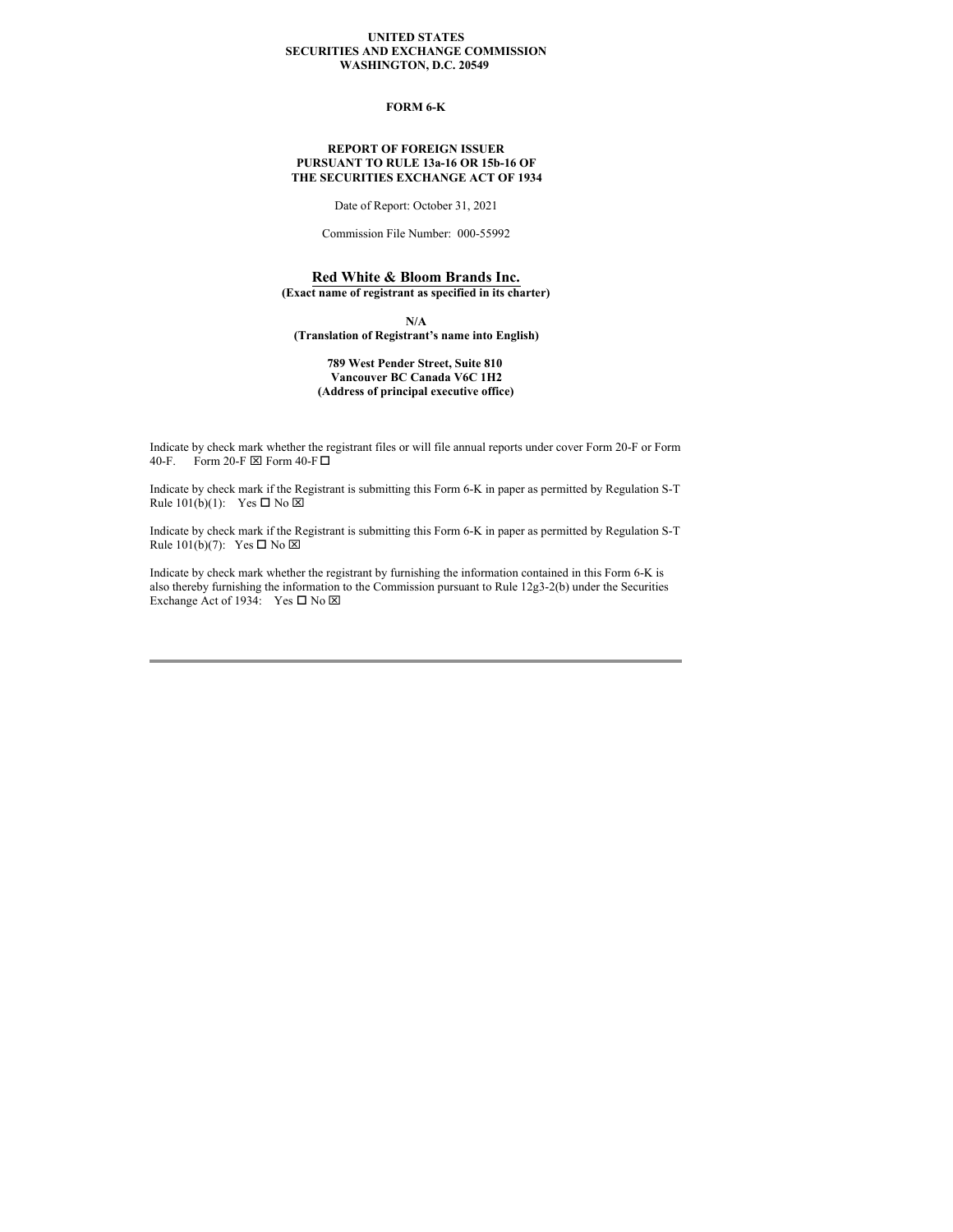#### **Explanatory Note**

#### **Safe Harbor Statement**

*This Form 6-K contains forward-looking statements within the meaning of Section 27A of the* Securities Act of 1933 and Section 21E of the Securities Exchange Act of 1934 about the registrant and its *business. Forward-looking statements are statements that are not historical facts and may be identified by the use of forward-looking terminology, including the words "believes," "expects," "intends," "may," "will," "should" or comparable terminology. Such forward-looking statements are based upon the current beliefs and expectations of the registrant's management and are subject to risks and uncertainties which could cause actual results to dif er materially from the forward-looking statements.*

*Forward-looking statements are not guarantees of future performance and actual results of operations, financial condition and liquidity, and developments in the industry may dif er materially from those made in or suggested by the forward-looking statements contained in this Form 6-K. These forwardlooking statements are subject to numerous risks, uncertainties and assumptions. The forward-looking* statements in this Form 6-K speak only as of the date of this report and might not occur in light of these *risks, uncertainties, and assumptions. The registrant undertakes no obligation and disclaims any obligation to publicly update or revise any forward-looking statements, whether as a result of new information, future events, or otherwise.*

#### **Exhibits**

The following exhibits are included in this Form 6-K:

| Exhibit |                                                                                                                           |                  |
|---------|---------------------------------------------------------------------------------------------------------------------------|------------------|
| No.     | <b>Description</b>                                                                                                        | Date             |
| 99.1    | News Release, Red White & Bloom Completes Platinum Vape<br>Management Transition, Reduces US\$12.5 Million of Liabilities | October 21, 2021 |
| 99.2    | News Release, Red White & Bloom Brands to Appoint Strategic Investor<br>Colby De Zen to Board of Directors.               | October 21, 2021 |
| 99.3    | News Release, Red White & Bloom Names Alcohol Industry Finance<br>Executive Chris Ecken as CFO                            | October 21, 2021 |
| 99.4    | News Release, Red White & Bloom Preferred Stock Shareholders Lock-<br>Up Over 50 Million Preferred Shares                 | October 25, 2021 |

2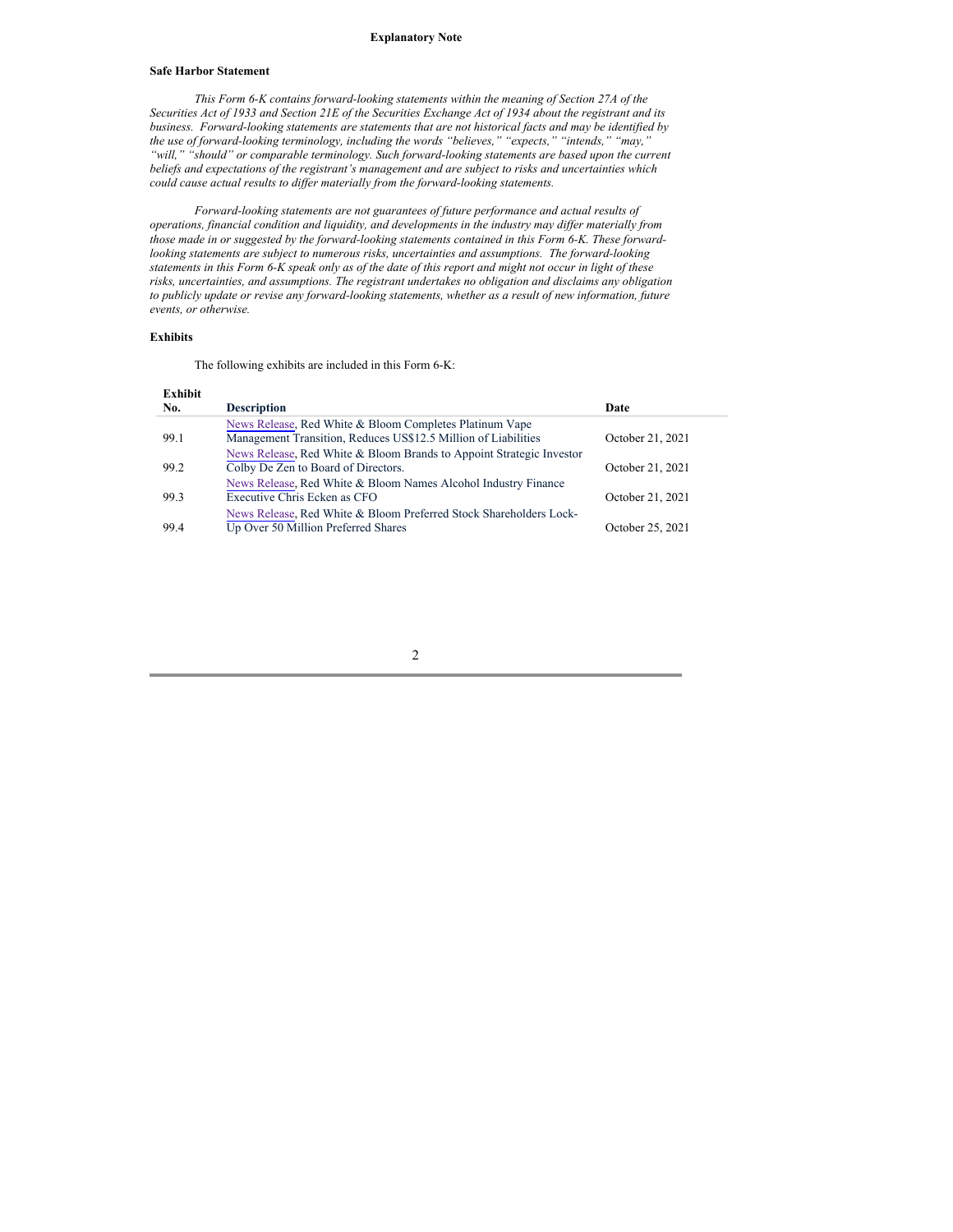## **SIGNATURES**

Pursuant to the requirements of the Securities Exchange Act of 1934, the registrant has duly caused this report to be signed on its behalf by the undersigned, thereunto duly authorized.

By: /s/ Theo van der Linde

Theo van der Linde Chief Financial Officer

Date: November 5, 2021

3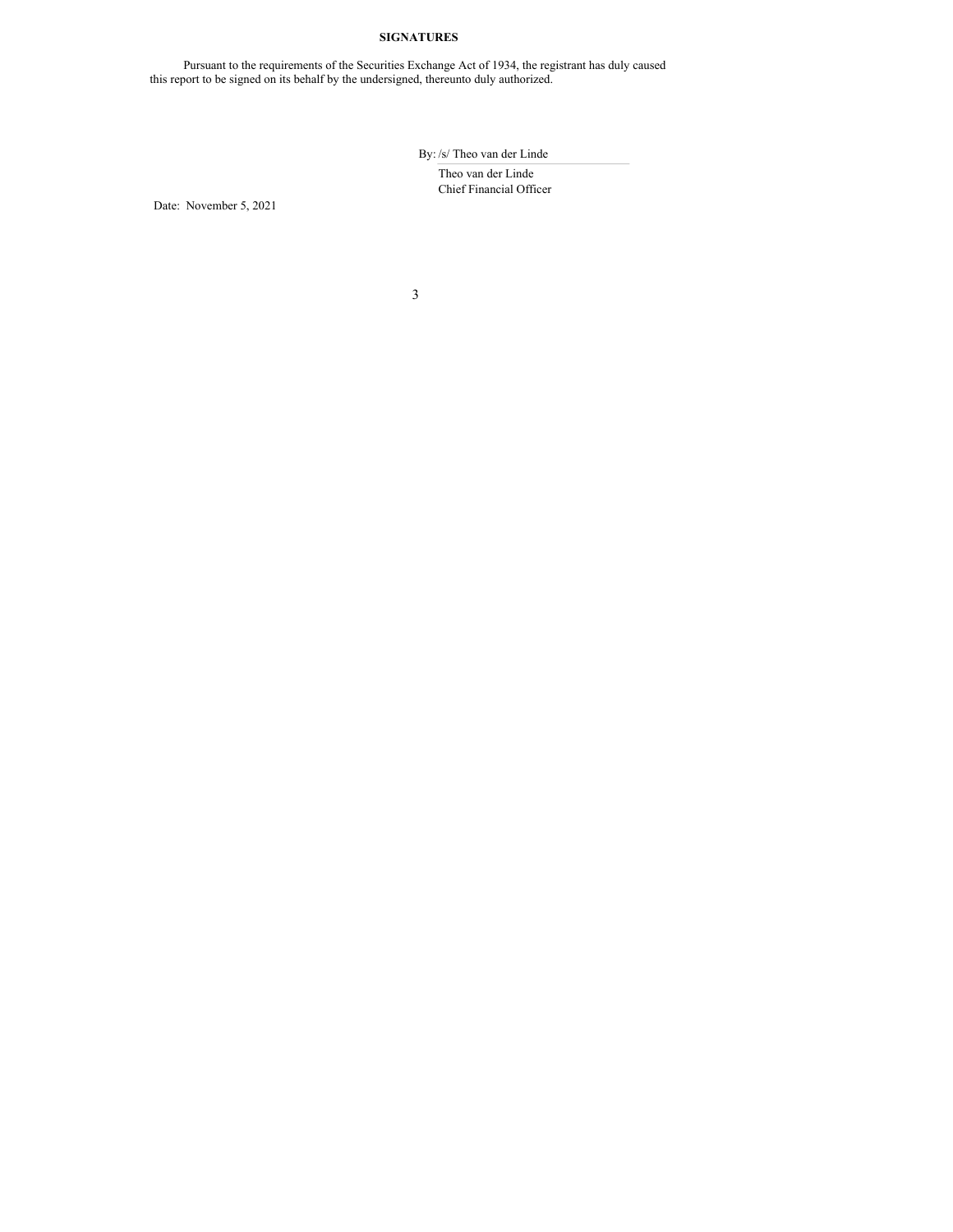

# **Red White & Bloom Completes Platinum Vape Management Transition, Reduces US\$12.5 Million of Liabilities**

- *Ramps up production of Platinum Vape products in Michigan to meet increased demand ·*
- *Strengthens balance sheet and redeems US\$5 million in convertible debentures preventing the issuance of 8.8 million shares under the conversion feature ·*

TORONTO, October 18, 2021 (GLOBE NEWSWIRE) -- Red White & Bloom Brands Inc. (CSE: RWB and OTCQX: RWBYF) ("RWB" or the "Company"), a multi-state cannabis operator and house of premium brands, has completed an agreement for the transition of the management at its Platinum Vape<sup>(1)</sup>, LLC ("Platinum Vape" or "PV") acquisition and group of companies, settled all additional PV acquisition purchase price consideration, and redeemed US\$5 million of convertible debentures that were previously convertible at US\$0.57 per share.

"Platinum Vape experienced unprecedented growth over the last couple of years, and our acquisition of PV last year was a watershed event for RWB," stated Brad Rogers, Red White & Bloom CEO and Chairman. "In addition to the current changes, we expect the further transition for management of the PV segment into a state-specific focus will allow for the expansion of the brand to each state in which RWB operates, while facilitating compliance for the regulatory and marketing nuances that are unique to each jurisdiction."

Rogers added, "We continue to strengthen our balance sheet with the elimination of any additional consideration payable related to the acquisition of PV, including elimination of the US\$7.5 million earn-out payment -- currently booked as a liability on the balance sheet, which could have been up to US\$25 million if certain sales milestones were met --and redemption of the US\$5 million of convertible debentures."

# **Increased Production**

Strong demand in Michigan and California is outpacing supply of RWB's award-winning PV brands. RWB, through its licensing agreement in Michigan, expects to see an increase in production to over 450,000 PV vape carts per month in November and has made expansion of the PV brand a top priority.

\_\_\_\_\_\_\_\_\_\_\_\_\_\_\_\_

<sup>(1)</sup> https://houseofplatinum.com/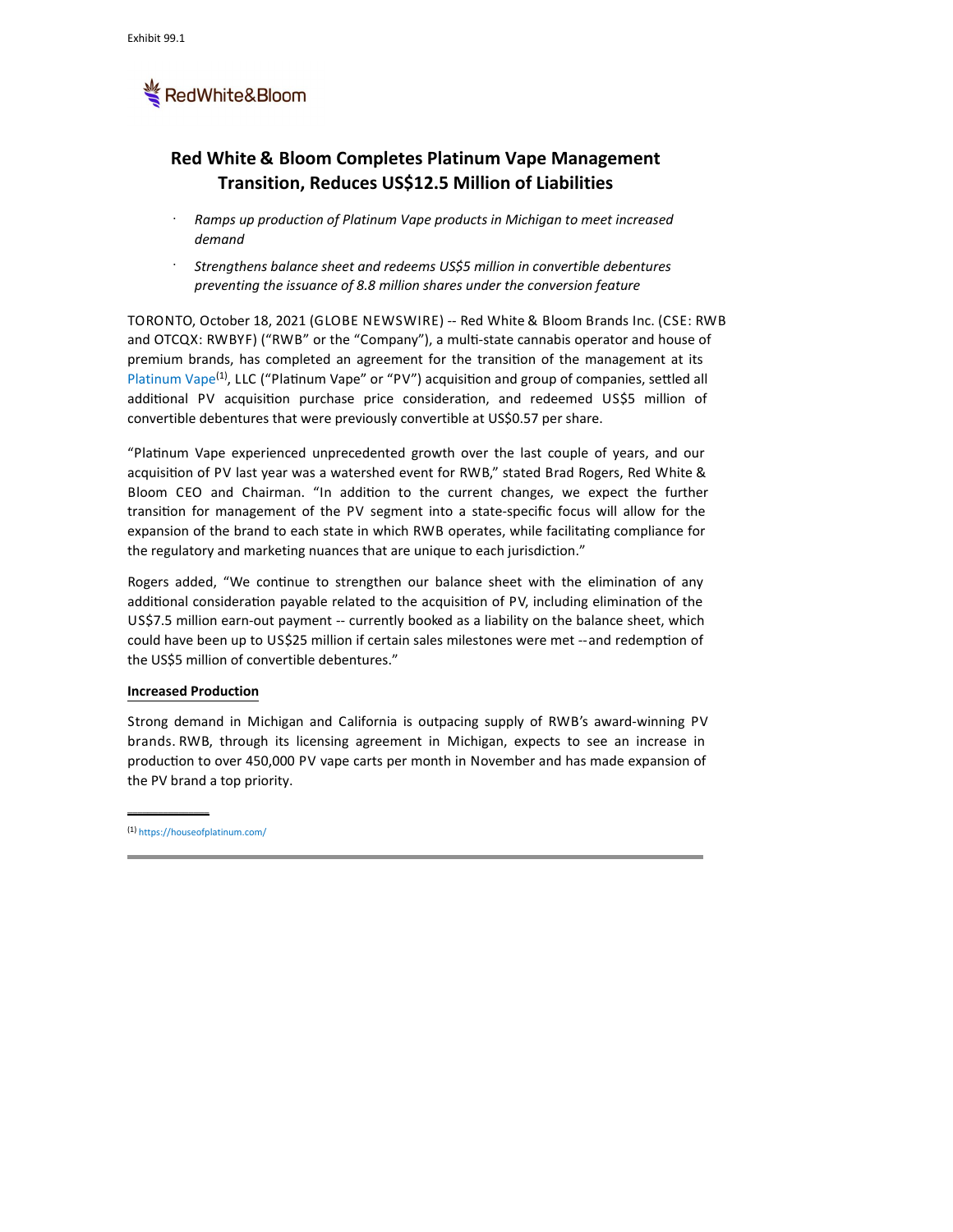#### <span id="page-4-0"></span>**Management Additions**

"We know how valuable each and every member of our company is to our continuing success," Rogers noted. "In this time when so many companies are struggling to attract and retain their staff, we are proud to welcome our new team members, congratulate the existing RWB management team members who have taken on expanded roles, and thank all members of our team for their dedication and hard work as we continue to drive growth of both PV and overall results in each state."

RWB's new management appointments include:

Shea Alderete and Joaquin Rodriguez have been brought on board as Co-General Managers of RWB California day-to-day operations.

- **Shea Alderete** is a dedicated, philanthropic entrepreneur with 20+ years of cannabis industry experience. Previously, Alderete had a professional career in baseball and recognized that there was a gap in the market for anti-inflammatory pain relief medications, which inspired him to focus on the science behind cannabis. Alderete has long-term experience working with some of the most reputable brands in the cannabis industry such, as Moxie and HGH, where he set the innovative standard for cannabis extraction and formulation methodologies and paved the way for their success. Coming from humble roots and family-owned businesses, he has built his success on being a leader among his teams and peers and is known for his exceptional follow through. Alderete has won numerous cannabis product awards with the Cloud Vapes brand, which today is a profitable USD\$70Ma-year business. Additionally, he has won the Chalice Cup of California for the best Concentrate products, as well as the 2016 International Canada Karma Cup for the best vaporizer and terpenes. ·
- **Joaquin Rodriguez** is a passionate and visionary leader with four years of direct operations experience in the cannabis industry and an additional seven years of cannabis economic market research. Cutting his teeth in the extraction space, he successfully developed and built four distillation labs and managed 24-hour production operations in addition to brand operations, new product development and formulations intellectual property development alongside his business partner. Educated in mechanical engineering and business economics, he is well-suited for his operations role. The combination of engineering, business economics education and years of practice in the field gives Alderete a unique mindset for creative problem solving and business strategy. ·
- **Craig Rosevear** has been appointed RWB West US Regional Controller. Rosevear, a Certified Public Accountant, has an extensive background in finance and administration across varying industries, including gaming, manufacturing, consumer business, technology, and not-for-profit. He began his career with Deloitte before taking accounting and finance leadership roles at large public and private companies such as Caesars Entertainment, Ahern Rentals, and Scripps Research. His experience in many different industries gives him a unique perspective for improving efficiency in accounting, finance and operations. ·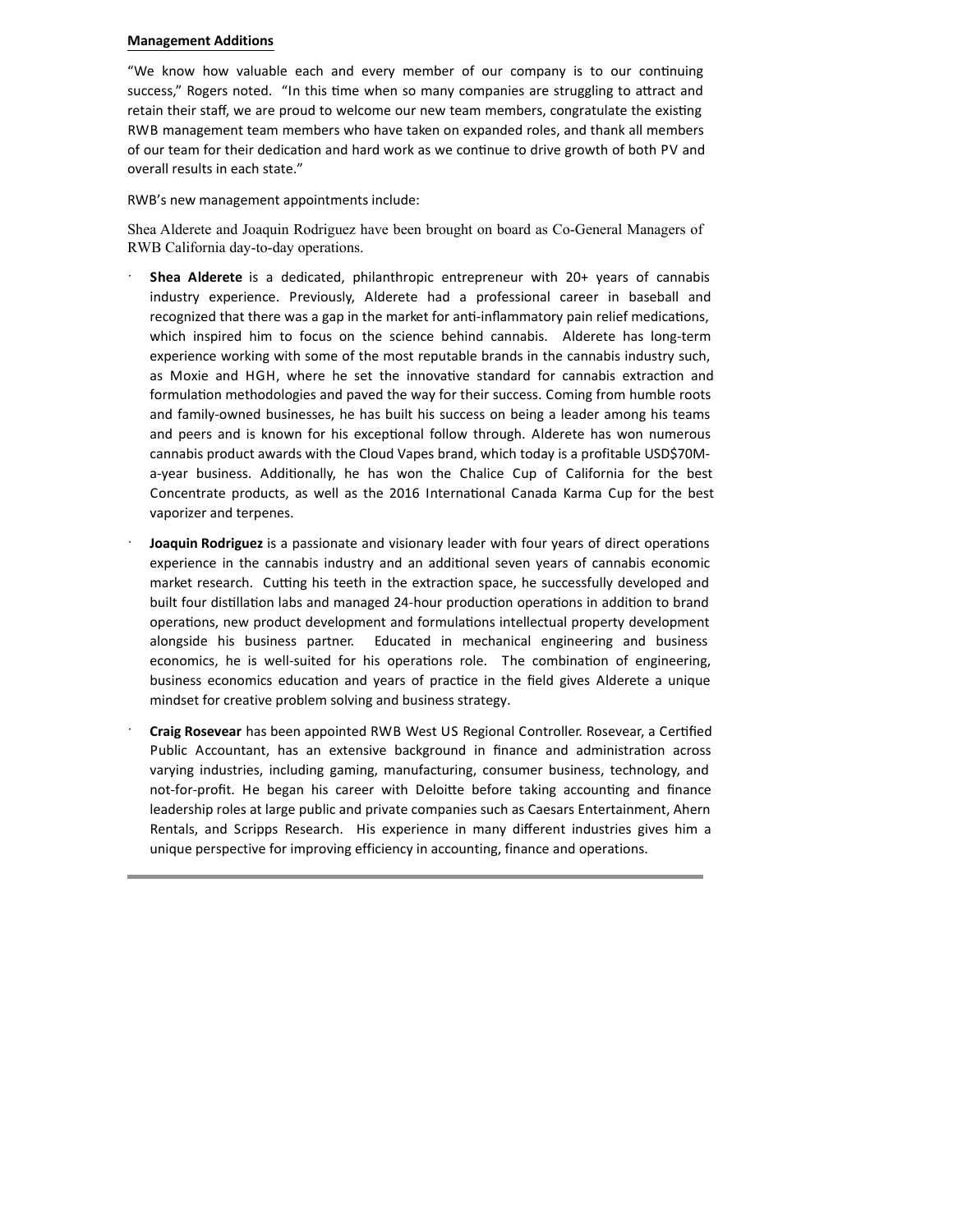Rosevear holds a B.S. in Accounting from the Marshall School of Business at the University of Southern California.

## **Transaction Details**

The former owners ("Sellers") of the Platinum Vape Group and RWB executed an agreement under which the parties have agreed to a transition plan, including their resignations as directors and officers from all RWB entities, as well as a waiving of any further consideration as it pertains to the potential earn-out that formed part of the original purchase consideration, which was previously recorded as a US\$7.5 million liability on the company's financial statements. As part of this agreement, the Company redeemed US\$5 million of convertible debentures that were previously convertible at US\$0.57 per share and facilitated the private purchase of US\$10 million of convertible debentures, representing the balance of the debentures, with an arm's length institutional investor.

###

#### **About Red White & Bloom Brands Inc.**

The Company is positioning itself to be one of the top three multi-state cannabis operators active in the U.S. legal cannabis and hemp sector. RWB is predominantly focusing its investments on the major US markets, including Michigan, Illinois, Massachusetts, Arizona and California with respect to cannabis, and the US and internationally for hemp-based CBD products.

For more information about Red White & Bloom Brands Inc., please contact:

**Tyler Troup, Managing Director** Circadian Group IR IR@RedWhiteBloom.com

**Visit us on the web:** www.RedWhiteBloom.com

**Follow us on social media:** Twitter: @rwbbrands Facebook: @redwhitebloombrands Instagram: @redwhitebloombrands

*Neither the CSE nor its Regulation Services Provider (as that term is defined in the policies of the CSE) accepts responsibility for the adequacy or accuracy of this release.*

#### **FORWARD LOOKING INFORMATION**

This press release contains forward-looking statements and information that are based on the beliefs of management and reflect the Company's current expectations. When used in this press release, the words "estimate", "project", "belief", "anticipate", "intend", "expect", "plan", "predict", "may" or "should" and the negative of these words or such variations thereon or comparable terminology are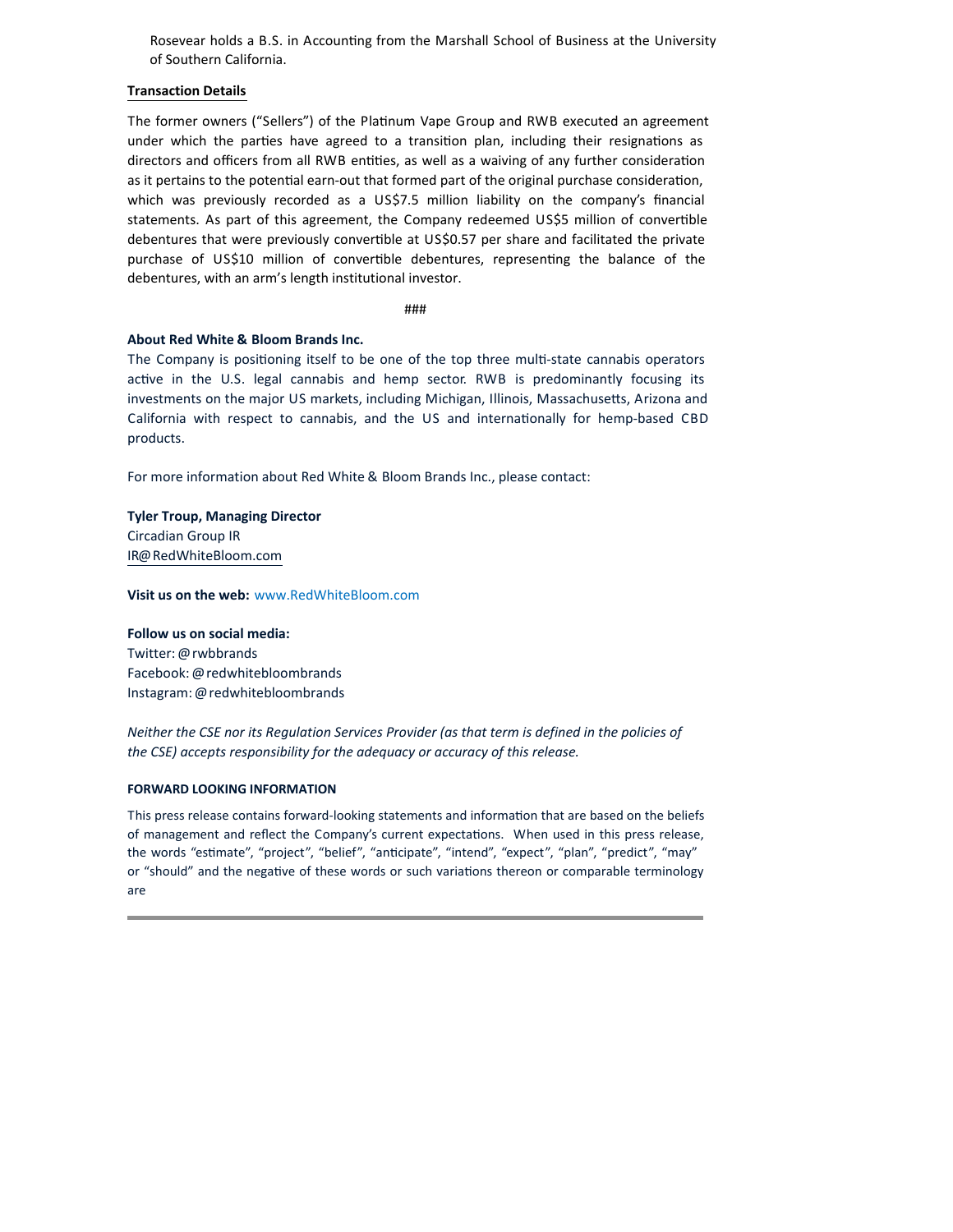intended to identify forward-looking statements and information. There is no assurance that these transactions will yield results in line with management expectations. Such statements and information reflect the current view of the Company with respect to risks and uncertainties that may cause actual results to differ materially from those contemplated in those forward-looking statements and information.

By their nature, forward-looking statements involve known and unknown risks, uncertainties and other factors which may cause our actual results, performance or achievements, or other future events, to be materially different from any future results, performance or achievements expressed or implied by such forward-looking statements. Such factors include, among others, the following risks: risks associated with the implementation of the Company's business plan and matters relating thereto, risks associated with the cannabis industry, competition, regulatory change, the need for additional financing, reliance on key personnel, market size, and the volatility of the Company's common share price and volume. Forward-looking statements are made based on management's beliefs, estimates and opinions on the date that statements are made, and the Company undertakes no obligation to update forward-looking statements if these beliefs, estimates and opinions or other circumstances should change. Investors are cautioned against attributing undue certainty to forward-looking statements.

There are a number of important factors that could cause the Company's actual results to differ materially from those indicated or implied by forward-looking statements and information. Such factors include, among others, risks related to the Company's proposed business, such as failure of the business strategy and government regulation; risks related to the Company's operations, such as additional financing requirements and access to capital, reliance on key and qualified personnel, insurance, competition, intellectual property and reliable supply chains; risks related to the Company and its business generally; risks related to regulatory approvals. The Company cautions that the foregoing list of material factors is not exhaustive. When relying on the Company's forward-looking statements and information to make decisions, investors and others should carefully consider the foregoing factors and other uncertainties and potential events. The Company has assumed a certain progression, which may not be realized. It has also assumed that the material factors referred to in the previous paragraph will not cause such forward-looking statements and information to differ materially from actual results or events. However, the list of these factors is not exhaustive and is subject to change and there can be no assurance that such assumptions will reflect the actual outcome of such items or factors. While the Company may elect to, it does not undertake to update this information at any particular time.

THE FORWARD-LOOKING INFORMATION CONTAINED IN THIS PRESS RELEASE REPRESENTS THE EXPECTATIONS OF THE COMPANY AS OF THE DATE OF THIS PRESS RELEASE AND, ACCORDINGLY, IS SUBJECT TO CHANGE AFTER SUCH DATE. READERS SHOULD NOT PLACE UNDUE IMPORTANCE ON FORWARD-LOOKING INFORMATION AND SHOULD NOT RELY UPON THIS INFORMATION AS OF ANY OTHER DATE. WHILE THE COMPANY MAY ELECT TO, IT DOES NOT UNDERTAKE TO UPDATE THIS INFORMATION AT ANY PARTICULAR TIME EXCEPT AS REQUIRED IN ACCORDANCE WITH APPLICABLE LAWS.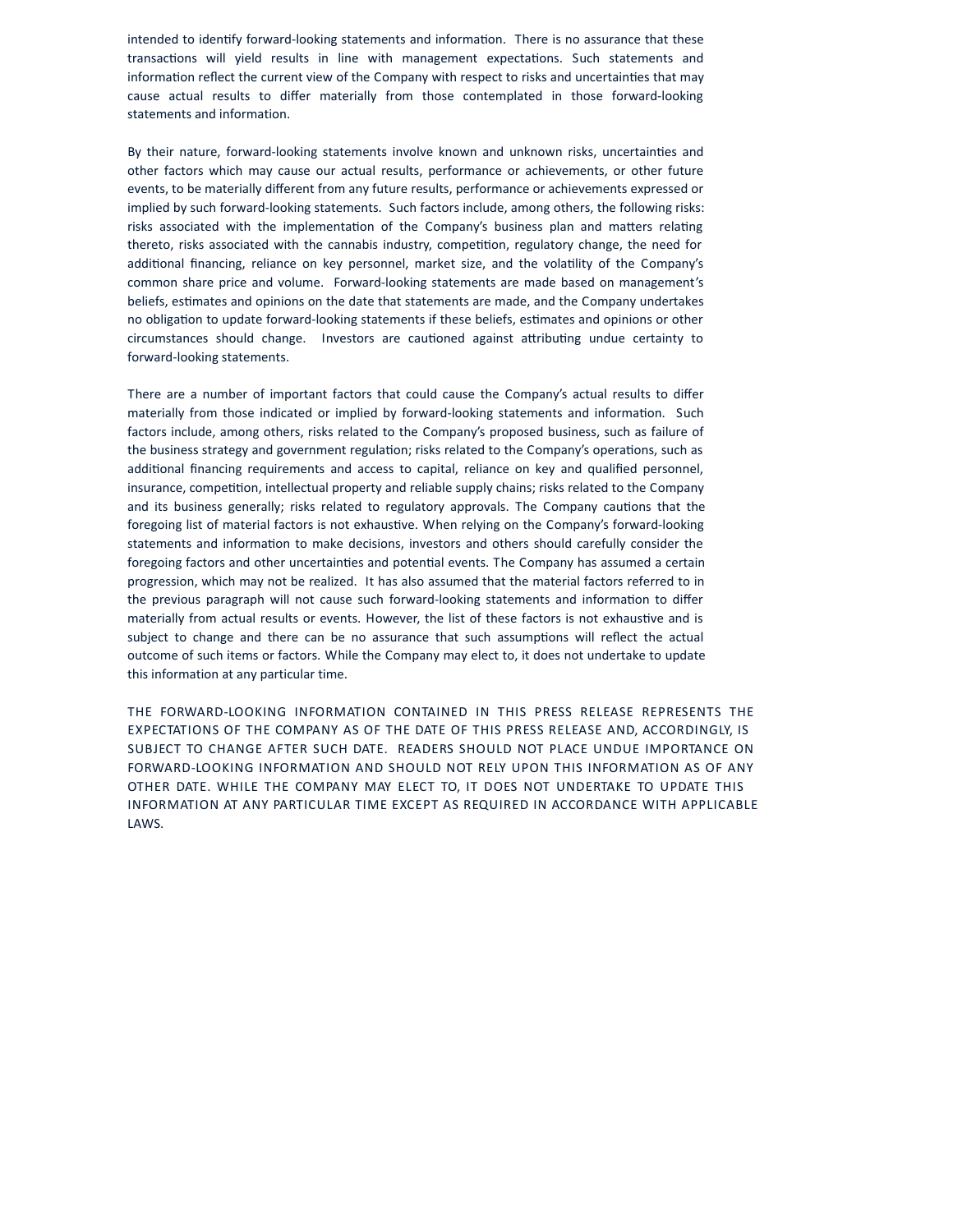

# **Red White & Bloom Brands to Appoint Strategic Investor Colby De Zen to Board of Directors**

TORONTO, October 21, 2021 (GLOBE NEWSWIRE) -- Red White & Bloom Brands Inc. (CSE: RWB and OTCQX: RWBYF) ("**RWB**" or the " **Company**"), a multi-state cannabis operator and house of premium brands, is pleased to announce the appointment of strategic investor and entrepreneur Mr. Colby De Zen to its board of directors, to become effective upon completion of any regulatory and/or other requirements as applicable.

De Zen brings a wealth of operational and executive management expertise to the Company. He is one of the managing directors of the De Zen Family Office, which has deployed significant capital in the public and private sectors, including real-estate, manufacturing, technology, trucking/logistics and cannabis. Currently he serves as Vice President of Trunkeast Investments which employs over 2,000 people across numerous companies, generating in excess of \$1 Billion in annualized revenue. De Zen is instrumental in overseeing the day-to-day operations with a primary focus on operational efficiency, cost management and M&A activities. He holds a BMOS Degree, with a Specialization in Finance, from the University of Western Ontario.

"We are extremely fortunate to have developed such a strong relationship with the De Zen Group," declared Brad Rogers, Chairman and CEO. "Their strategic involvement and support have been instrumental to Red White & Bloom Brands' growth. Colby adds impressive operational skillsets and financial acumen to our Board as we prepare to close on key assets in Michigan, and expedite our expansions in Florida, California, Arizona, Illinois, Massachusetts, and Oklahoma. We are excited to have Colby join the team and look forward to working together."

De Zen stated, "RWB has built a significant foundation of assets, both organically and through various M&A transactions. I believe that RWB is at an inflection point where substantial shareholder value can be created through continued operational efficiency and execution of RWB's plans for growth. I am looking forward to working with Brad, and the team, as RWB turns the corner on a number of strategic initiatives."

# **About Red White & Bloom Brands Inc.**

The Company is positioning itself to be one of the top multi-state cannabis operators active in the U.S. legal cannabis and hemp sector. RWB is predominantly focusing its investments on the major US markets, including Michigan, Illinois, Florida, California, Oklahoma, Arizona and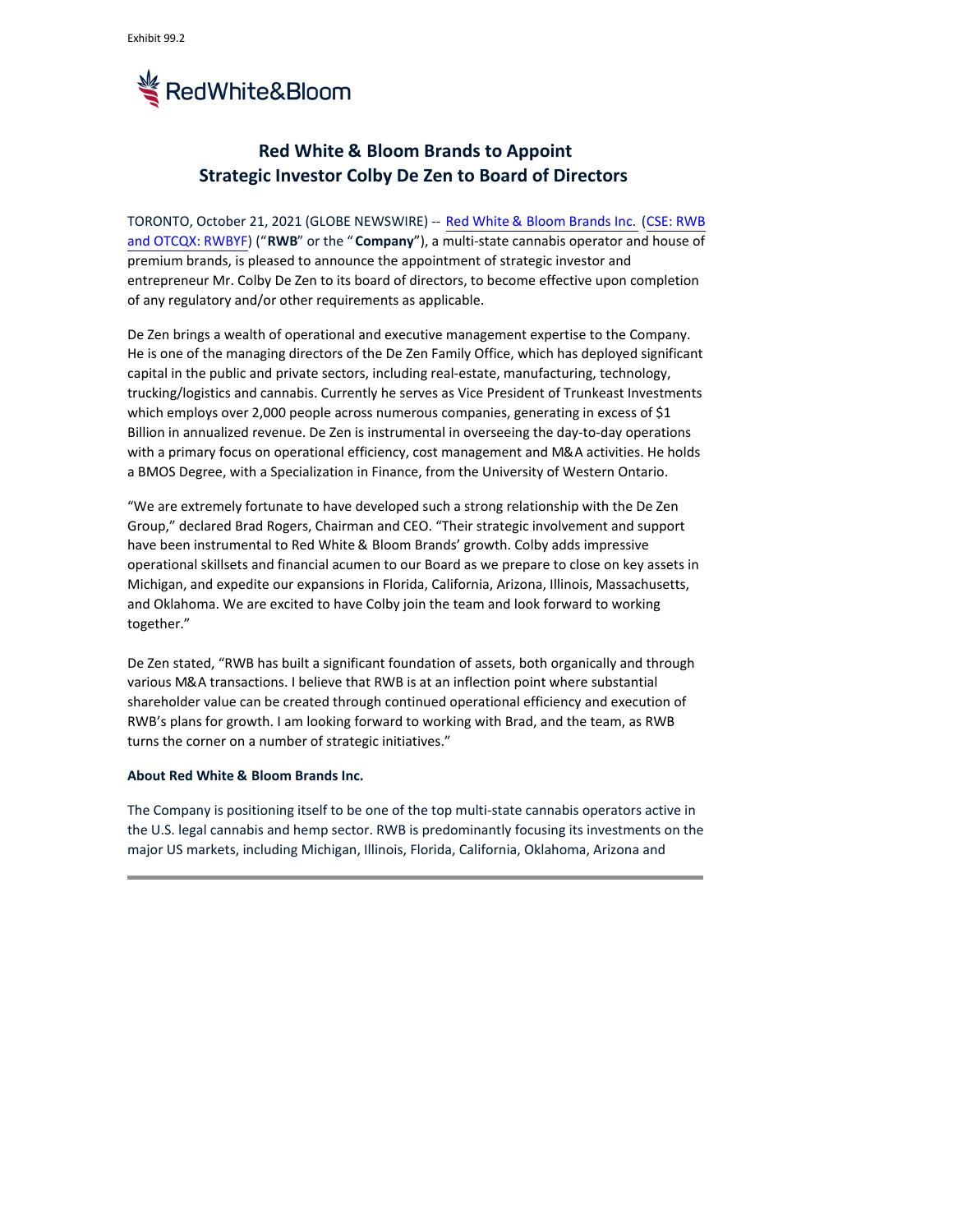<span id="page-8-0"></span>Massachusetts, with respect to cannabis, and the US and internationally for hemp-based CBD products.

For more information about Red White & Bloom Brands Inc., please contact:

**Brad Rogers, CEO and Chairman** 604-687-2038

**Tyler Troup, Managing Director** Circadian Group IR IR@RedWhiteBloom.com

**Visit us on the web:** www.RedWhiteBloom.com

**Follow us on social media:** Twitter: @rwbbrands Facebook: @redwhitebloombrands Instagram: @redwhitebloombrands

*Neither the CSE nor its Regulation Services Provider (as that term is defined in the policies of the CSE) accepts responsibility for the adequacy or accuracy of this release.*

#### **FORWARD LOOKING INFORMATION**

This press release contains forward-looking statements and information that are based on the beliefs of management and reflect the Company's current expectations. When used in this press release, the words "estimate", "project", "belief", "anticipate", "intend", "expect", "plan", "predict", "may" or "should" and the negative of these words or such variations thereon or comparable terminology are intended to identify forward-looking statements and information. There is no assurance that these transactions will yield results in line with management expectations. Such statements and information reflect the current view of the Company with respect to risks and uncertainties that may cause actual results to differ materially from those contemplated in those forward-looking statements and information.

By their nature, forward-looking statements involve known and unknown risks, uncertainties and other factors which may cause our actual results, performance or achievements, or other future events, to be materially different from any future results, performance or achievements expressed or implied by such forward-looking statements. Such factors include, among others, the following risks: risks associated with the implementation of the Company's business plan and matters relating thereto, risks associated with the cannabis industry, competition, regulatory change, the need for additional financing, reliance on key personnel, market size, and the volatility of the Company's common share price and volume. Forward-looking statements are made based on management's beliefs, estimates and opinions on the date that statements are made, and the Company undertakes no obligation to update forward-looking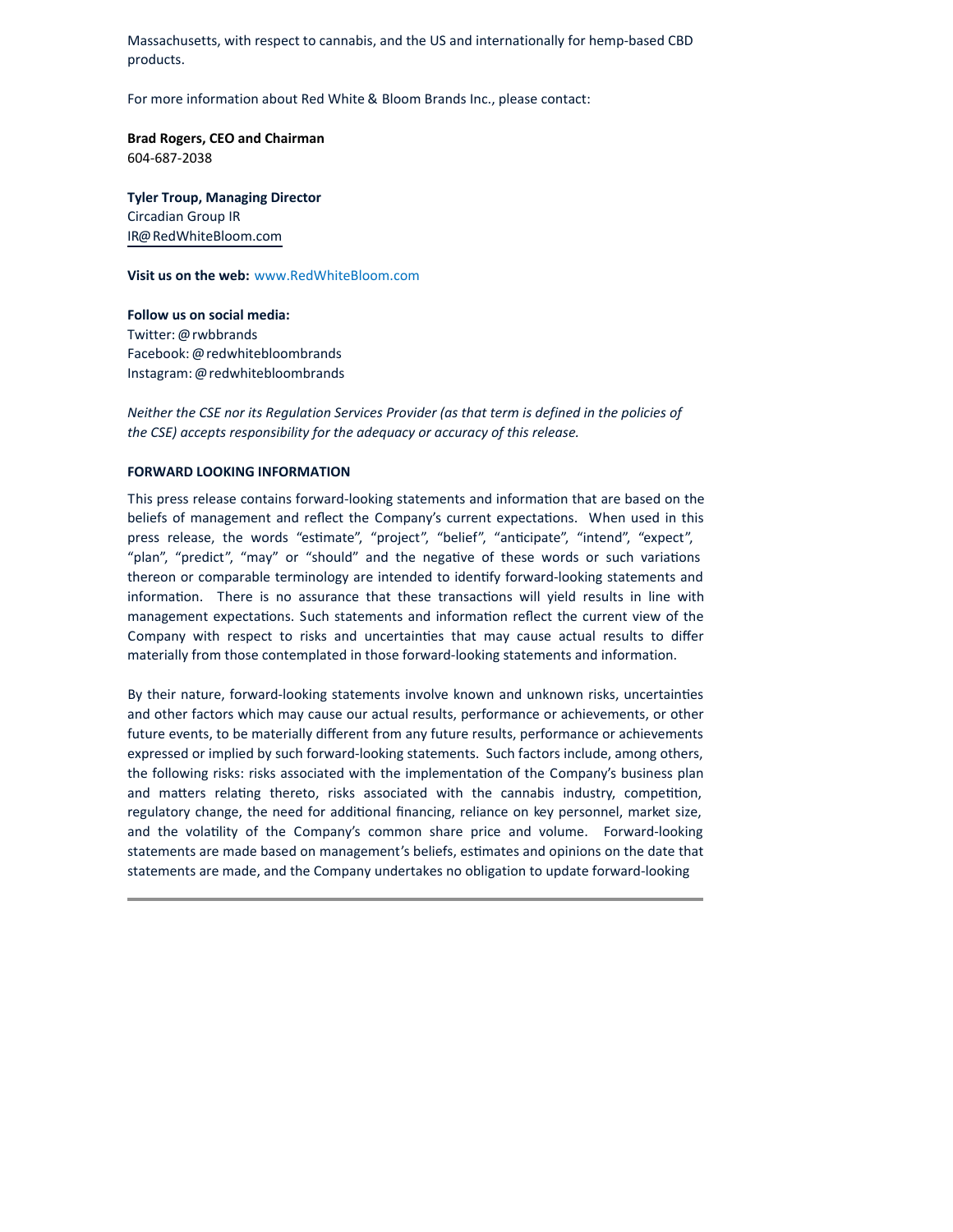statements if these beliefs, estimates and opinions or other circumstances should change. Investors are cautioned against attributing undue certainty to forward-looking statements.

There are a number of important factors that could cause the Company's actual results to differ materially from those indicated or implied by forward-looking statements and information. Such factors include, among others, risks related to the Company's proposed business, such as failure of the business strategy and government regulation; risks related to the Company's operations, such as additional financing requirements and access to capital, reliance on key and qualified personnel, insurance, competition, intellectual property and reliable supply chains; risks related to the Company and its business generally; risks related to regulatory approvals. The Company cautions that the foregoing list of material factors is not exhaustive. When relying on the Company's forward-looking statements and information to make decisions, investors and others should carefully consider the foregoing factors and other uncertainties and potential events. The Company has assumed a certain progression, which may not be realized. It has also assumed that the material factors referred to in the previous paragraph will not cause such forward-looking statements and information to differ materially from actual results or events. However, the list of these factors is not exhaustive and is subject to change and there can be no assurance that such assumptions will reflect the actual outcome of such items or factors. While the Company may elect to, it does not undertake to update this information at any particular time.

THE FORWARD-LOOKING INFORMATION CONTAINED IN THIS PRESS RELEASE REPRESENTS THE EXPECTATIONS OF THE COMPANY AS OF THE DATE OF THIS PRESS RELEASE AND, ACCORDINGLY, IS SUBJECT TO CHANGE AFTER SUCH DATE. READERS SHOULD NOT PLACE UNDUE IMPORTANCE ON FORWARD-LOOKING INFORMATION AND SHOULD NOT RELY UPON THIS INFORMATION AS OF ANY OTHER DATE. WHILE THE COMPANY MAY ELECT TO, IT DOES NOT UNDERTAKE TO UPDATE THIS INFORMATION AT ANY PARTICULAR TIME EXCEPT AS REQUIRED IN ACCORDANCE WITH APPLICABLE LAWS.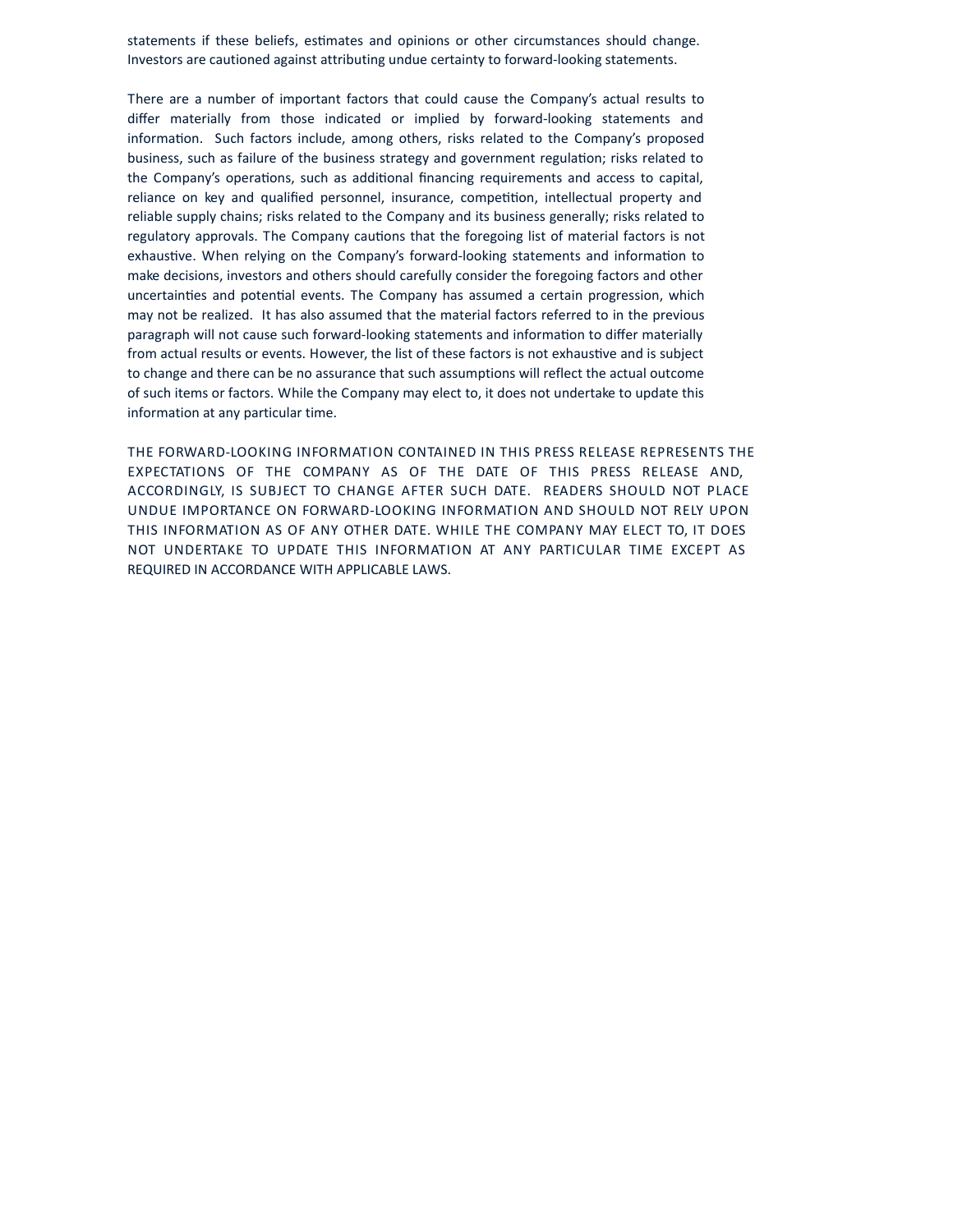

# **Red White & Bloom Names Alcohol Industry Finance Executive Chris Ecken as CFO**

October 21, 2021 16:00 ET | Source: Red White & Bloom Brands Inc.

- *Brings 25+ years of experience in highly regulated spirits/wine industry ·*
- *Expert in global analytics strategy to create sustainable growth ·*
- *Experience leading NYSE-listed firm benefits RWB on its trajectory for uplisting, ·subject to "safe banking" for the cannabis industry*

TORONTO, Oct. 21, 2021 (GLOBE NEWSWIRE) -- Red White & Bloom Brands Inc. (CSE: RWB and OTC: RWBYF) ("RWB" or the "Company"), a multi-state cannabis operator and house of premium brands, has appointed Christopher Ecken as its Chief Financial Officer, effective October 2021.

"We welcome Chris Ecken as a key addition to the breadth and depth of our management team," stated Brad Rogers, CEO of Red White & Bloom Brands. "Chris' extensive experience as a financial executive at a major NYSE-listed player in the alcohol beverage industry – a highly regulated industry similar to cannabis -- will be a tremendous asset. His rise through the ranks and track record of accomplishments at each level is testament to his financial acumen, visionary leadership and strategic mindset. We anticipate his specialized skills will help shape sustainable longterm growth, the shift to cannabis industry safe banking, and an upward trajectory toward a listed exchange for Red White & Bloom."

Ecken noted, "I'm looking forward to leveraging my extensive experience within the spirits industry as I lead Red White & Bloom's finance organization during this exciting time of growth for the company and the cannabis industry overall."

Ecken brings decades of finance experience, including the last 25 in executive finance at Brown-Forman, a producer of some of the



*Red White & Bloom Brands has tapped as its new CFO Christopher Ecken, a finance executive from Brown-Forman, a producer of some of the world's most recognizable alcohol brands.*

world's most recognizable alcohol brands; including Jack Daniel's®, Woodford Reserve® and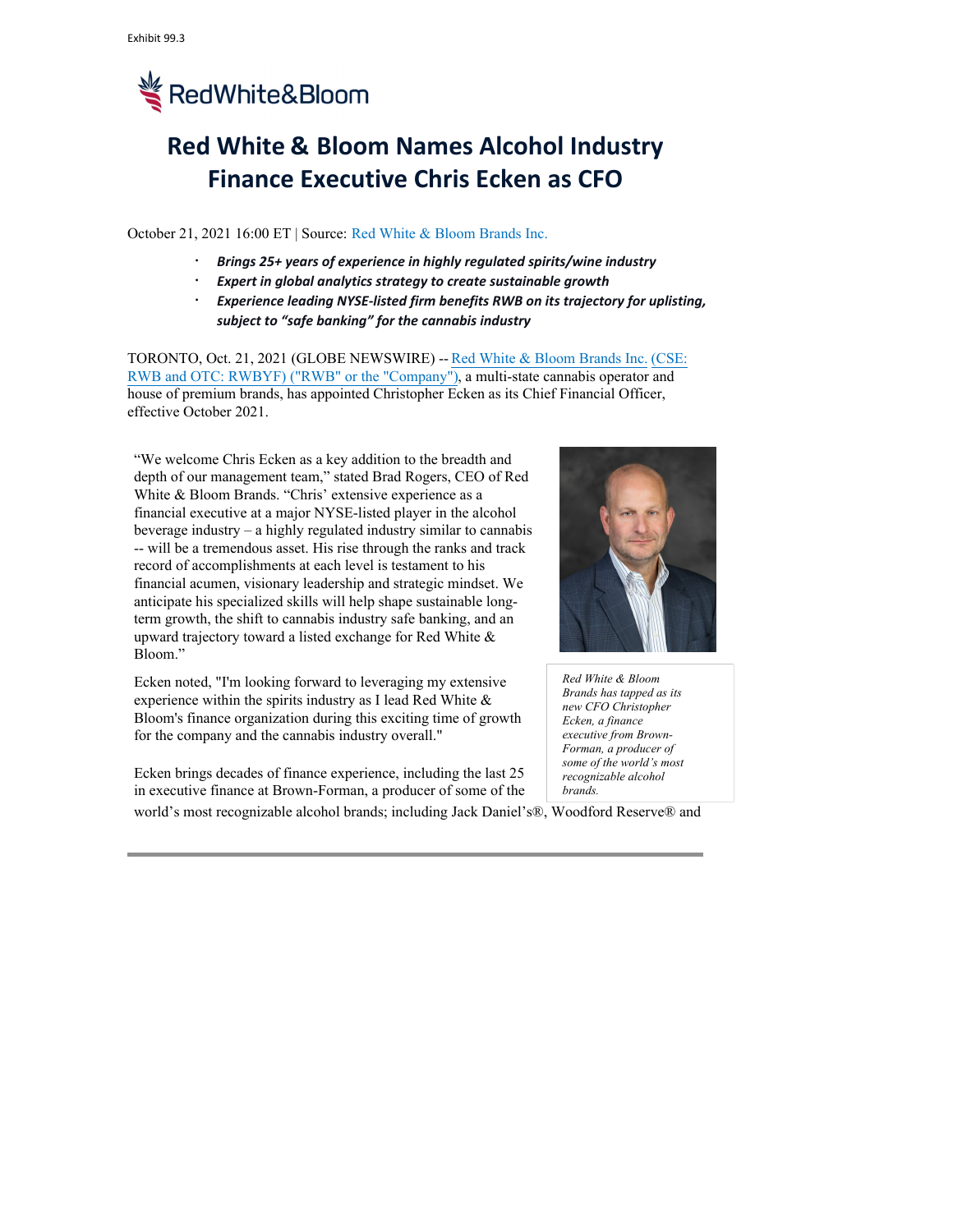<span id="page-11-0"></span>Herradura®. Mr. Ecken has served in leadership roles overseeing and administering a full spectrum of finance functions, including strategy and forecasting, operational management, and execution, risk management and controls, revenue management, and M&A due diligence. Most recently he held the title of Senior Vice President, Director Global Analytics, after successful execution of the roles of SVP Director Global Financial Planning & Analytics/Commercial Finance; VP Director Global Business and Strategic Analytics; and VP Finance Director – North America; VP Finance Director Latin America; as well as other positions. Some of his most notable achievements include:

- Leading a cultural and mindset shift away from standard budgeting and reporting, toward continuous planning, data-driven analytics and actionable business insights; ·
- Leading the global revenue management initiative focused on creating sustainable growth; ·
- Fully implementing global and regional restructuring; and ·
- Creating and leading a new data science organization focused on delivering insights and strong visualization. ·

Prior to that, Mr. Ecken worked at KPMG in tax and audit. He holds an M.B.A. from Southern Methodist University Graduate School of Business and a B.S. in Accounting from St. Louis University.

Rogers concluded, "We thank Theo van der Linde for his work as RWB's CFO in the transition following the reverse merger, and look forward to his continued contribution as a member of the RWB Board. Our industry is experiencing a lightning fast pace of change, and we are wellpositioned to take advantage of the opportunities before us, thanks to our highly skilled management team and board of directors."

# **# # #**

## **About Red White & Bloom Brands Inc.**

The company is positioning itself to be one of the top three multi-state cannabis operators active in the US legal cannabis and hemp sector. RWB is predominantly focusing its investments on the major US markets, including Michigan, Illinois, Florida, Arizona, and California with respect to cannabis, and the US and internationally for hemp-based CBD products.

For more information about Red White & Bloom Brands Inc., please contact:

**Tyler Troup, Managing Director** Circadian Group IR IR@RedWhiteBloom.com

**Visit us on the web:** www.RedWhiteBloom.com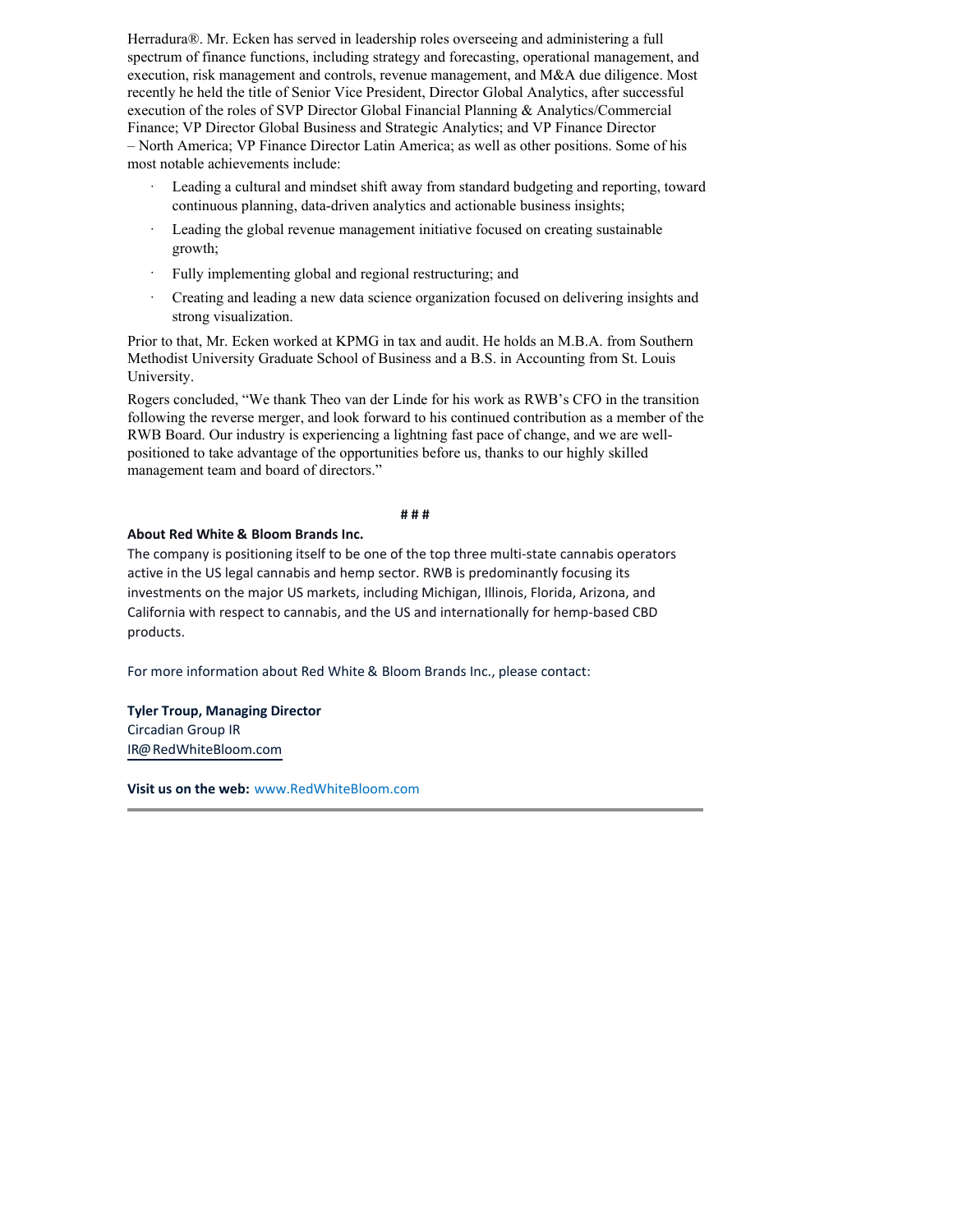**Follow us on social media:** Twitter: @rwbbrands Facebook: @redwhitebloombrands Instagram: @redwhitebloombrands

*Neither the CSE nor its Regulation Services Provider (as that term is defined in the policies of the CSE) accepts responsibility for the adequacy or accuracy of this release.*

#### **FORWARD LOOKING INFORMATION**

This press release contains forward-looking statements and information that are based on the beliefs of management and reflect the Company's current expectations. When used in this press release, the words "estimate", "project", "belief", "anticipate", "intend", "expect", "plan", "predict", "may" or "should" and the negative of these words or such variations thereon or comparable terminology are intended to identify forward-looking statements and information. There is no assurance that these transactions will yield results in line with management expectations. Such statements and information reflect the current view of the Company with respect to risks and uncertainties that may cause actual results to differ materially from those contemplated in those forward-looking statements and information.

By their nature, forward-looking statements involve known and unknown risks, uncertainties and other factors which may cause our actual results, performance or achievements, or other future events, to be materially different from any future results, performance or achievements expressed or implied by such forward-looking statements. Such factors include, among others, the following risks: risks associated with the implementation of the Company's business plan and matters relating thereto, risks associated with the cannabis industry, competition, regulatory change, the need for additional financing, reliance on key personnel, market size, and the volatility of the Company's common share price and volume. Forward-looking statements are made based on management's beliefs, estimates and opinions on the date that statements are made, and the Company undertakes no obligation to update forward-looking statements if these beliefs, estimates and opinions or other circumstances should change. Investors are cautioned against attributing undue certainty to forward-looking statements.

There are a number of important factors that could cause the Company's actual results to differ materially from those indicated or implied by forward-looking statements and information. Such factors include, among others, risks related to the Company's proposed business, such as failure of the business strategy and government regulation; risks related to the Company's operations, such as additional financing requirements and access to capital, reliance on key and qualified personnel, insurance, competition, intellectual property and reliable supply chains; risks related to the Company and its business generally; risks related to regulatory approvals. The Company cautions that the foregoing list of material factors is not exhaustive. When relying on the Company's forward-looking statements and information to make decisions, investors and others should carefully consider the foregoing factors and other uncertainties and potential events. The Company has assumed a certain progression, which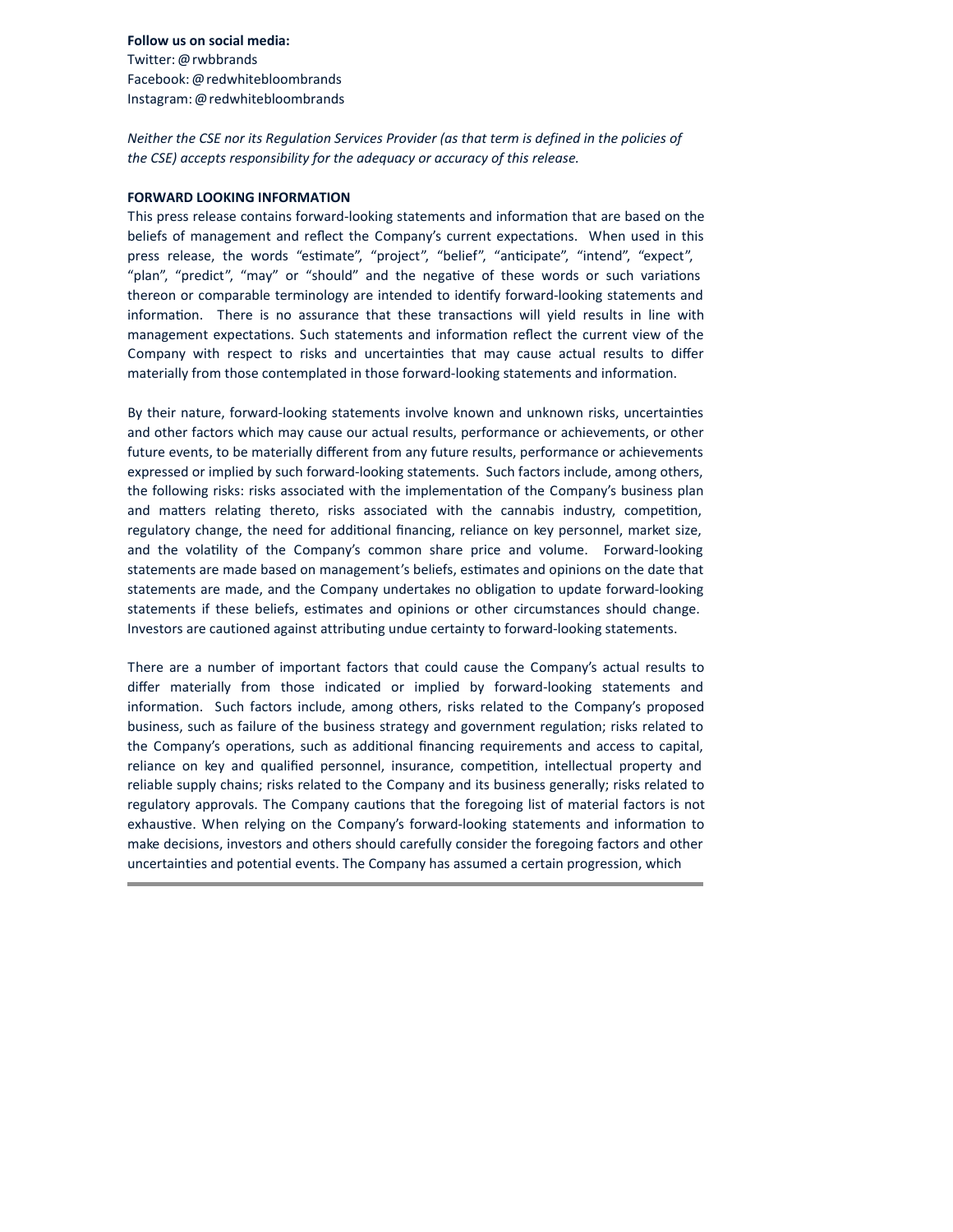may not be realized. It has also assumed that the material factors referred to in the previous paragraph will not cause such forward-looking statements and information to differ materially from actual results or events. However, the list of these factors is not exhaustive and is subject to change and there can be no assurance that such assumptions will reflect the actual outcome of such items or factors. While the Company may elect to, it does not undertake to update this information at any particular time.

THE FORWARD-LOOKING INFORMATION CONTAINED IN THIS PRESS RELEASE REPRESENTS THE EXPECTATIONS OF THE COMPANY AS OF THE DATE OF THIS PRESS RELEASE AND, ACCORDINGLY, IS SUBJECT TO CHANGE AFTER SUCH DATE. READERS SHOULD NOT PLACE UNDUE IMPORTANCE ON FORWARD-LOOKING INFORMATION AND SHOULD NOT RELY UPON THIS INFORMATION AS OF ANY OTHER DATE. WHILE THE COMPANY MAY ELECT TO, IT DOES NOT UNDERTAKE TO UPDATE THIS INFORMATION AT ANY PARTICULAR TIME EXCEPT AS REQUIRED IN ACCORDANCE WITH APPLICABLE LAWS.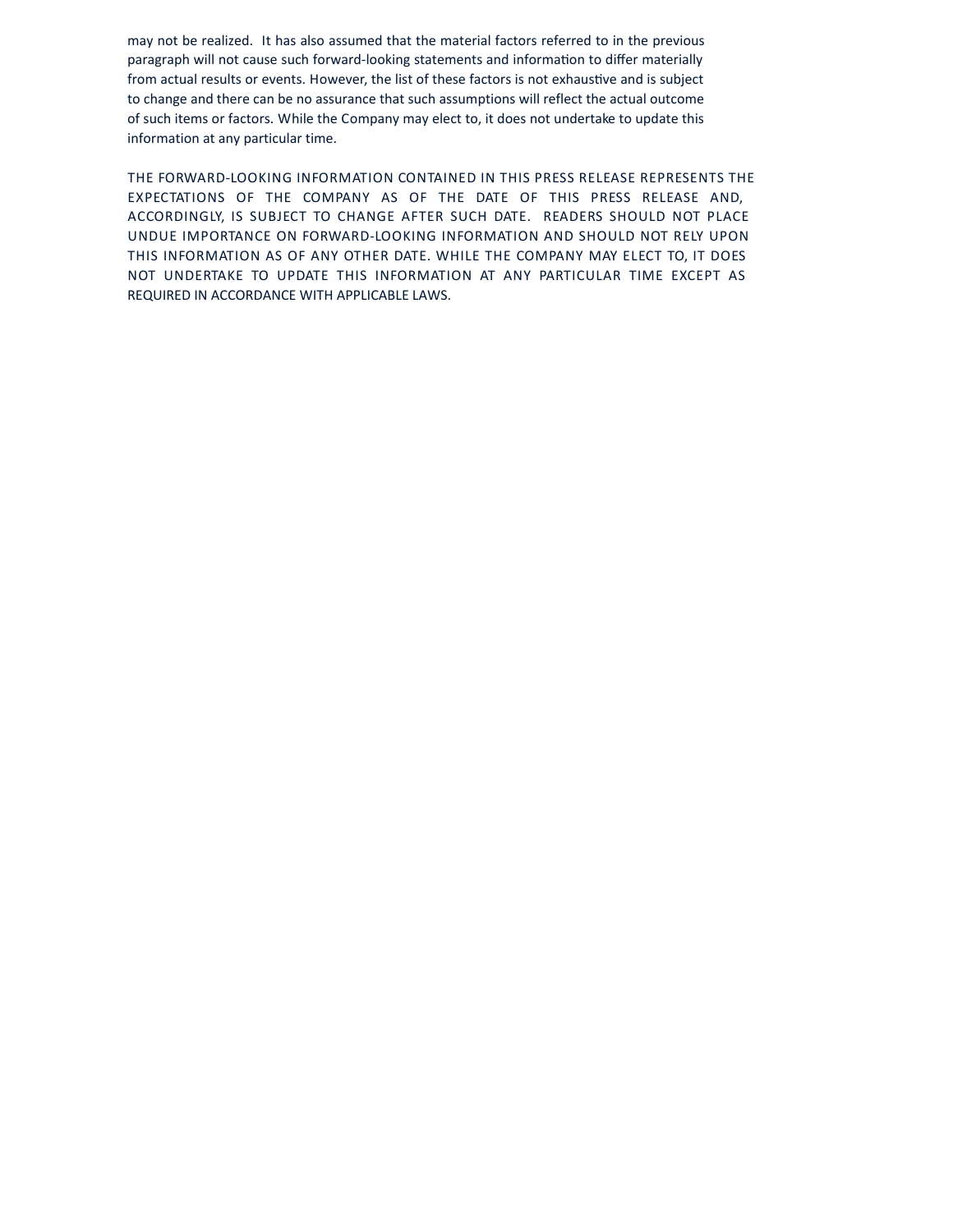

# **Red White & Bloom Preferred Stock Shareholders to Lock-Up Over 50 Million Preferred Shares**

*-Series II Preferred Shares continue to accrue a 5% annual dividend, payable in shares upon conversion, until April 24, 2022-*

TORONTO, October 25, 2021 (GLOBE NEWSWIRE) -- Red White & Bloom Brands Inc. (CSE: RWB and OTCQX: RWBYF) ("RWB" or the "Company"), a multi-state cannabis operator and house of premium brands, today announced that certain Company shareholders, representing over 50 million RWB Series II Preferred Shares (the "Preferred Shares") (together, the "Locked-up Shareholders"), have agreed to a non-conversion lock-up period for their Preferred Shares for a term that expires on April 24<sup>th</sup>, 2022; the date at which the Preferred Shares are slated for automatic conversion into common shares of the Company. The Agreement shall provide for the Locked-up Shareholders to maintain their current rights as Preferred Share shareholders, including the 5% accrued dividends that form part of the Preferred Share features, as well as a change of control clause that would accelerate the conversion date in the event that there is a change of control of the Company. All shareholders of the Series II Preferred Shares have the option to hold their shares until April 24<sup>th</sup>, 2022.

"RWB senior leadership, including myself, as well as a number of shareholders believe in RWB's long-term house of premium brands strategy to lead the US cannabis industry," said Brad Rogers, CEO and Chairman of RWB. "We are continuing to strengthen every aspect of the company. Those that have been following us recognize the significant transformation that we are undertaking with additions to our team, expansion of our brands, and the imminent operationalizing of key investments we have made over the last couple of years. This lock-up extension reflects confidence in the vision and long-term growth potential of the Company by its founders, management and shareholders. We are committed to building the business and driving long-term shareholder value."

#### **About Red White & Bloom Brands Inc.**

The Company is positioning itself to be one of the top three multi-state cannabis operators active in the U.S. legal cannabis and hemp sector. RWB is predominantly focusing its investments on the major US markets, including Michigan, Illinois, Massachusetts, Arizona and California with respect to cannabis, and the US and internationally for hemp-based CBD products.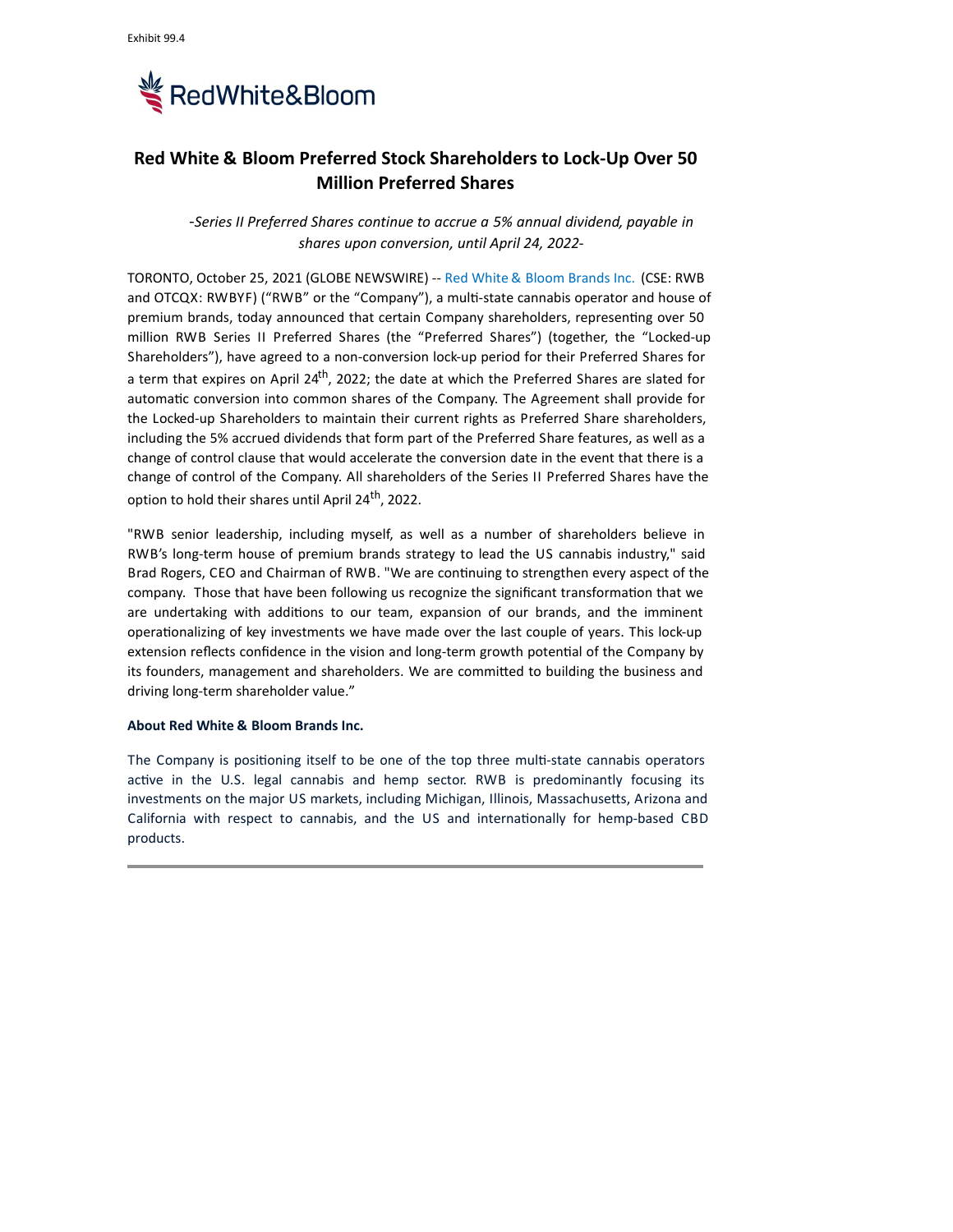<span id="page-15-0"></span>For more information about Red White & Bloom Brands Inc., please contact:

**Tyler Troup, Managing Director** Circadian Group IR IR@RedWhiteBloom.com

**Visit us on the web:** www.RedWhiteBloom.com

**Follow us on social media:** Twitter: @rwbbrands Facebook: @redwhitebloombrands Instagram: @redwhitebloombrands

*Neither the CSE nor its Regulation Services Provider (as that term is defined in the policies of the CSE) accepts responsibility for the adequacy or accuracy of this release.*

#### **FORWARD LOOKING INFORMATION**

This press release contains forward-looking statements and information that are based on the beliefs of management and reflect the Company's current expectations. When used in this press release, the words "estimate", "project", "belief", "anticipate", "intend", "expect", "plan", "predict", "may" or "should" and the negative of these words or such variations thereon or comparable terminology are intended to identify forward-looking statements and information. There is no assurance that these transactions will yield results in line with management expectations. Such statements and information reflect the current view of the Company with respect to risks and uncertainties that may cause actual results to differ materially from those contemplated in those forward-looking statements and information.

By their nature, forward-looking statements involve known and unknown risks, uncertainties and other factors which may cause our actual results, performance or achievements, or other future events, to be materially different from any future results, performance or achievements expressed or implied by such forward-looking statements. Such factors include, among others, the following risks: risks associated with the implementation of the Company's business plan and matters relating thereto, risks associated with the cannabis industry, competition, regulatory change, the need for additional financing, reliance on key personnel, market size, and the volatility of the Company's common share price and volume. Forward-looking statements are made based on management's beliefs, estimates and opinions on the date that statements are made, and the Company undertakes no obligation to update forward-looking statements if these beliefs, estimates and opinions or other circumstances should change. Investors are cautioned against attributing undue certainty to forward-looking statements.

There are a number of important factors that could cause the Company's actual results to differ materially from those indicated or implied by forward-looking statements and